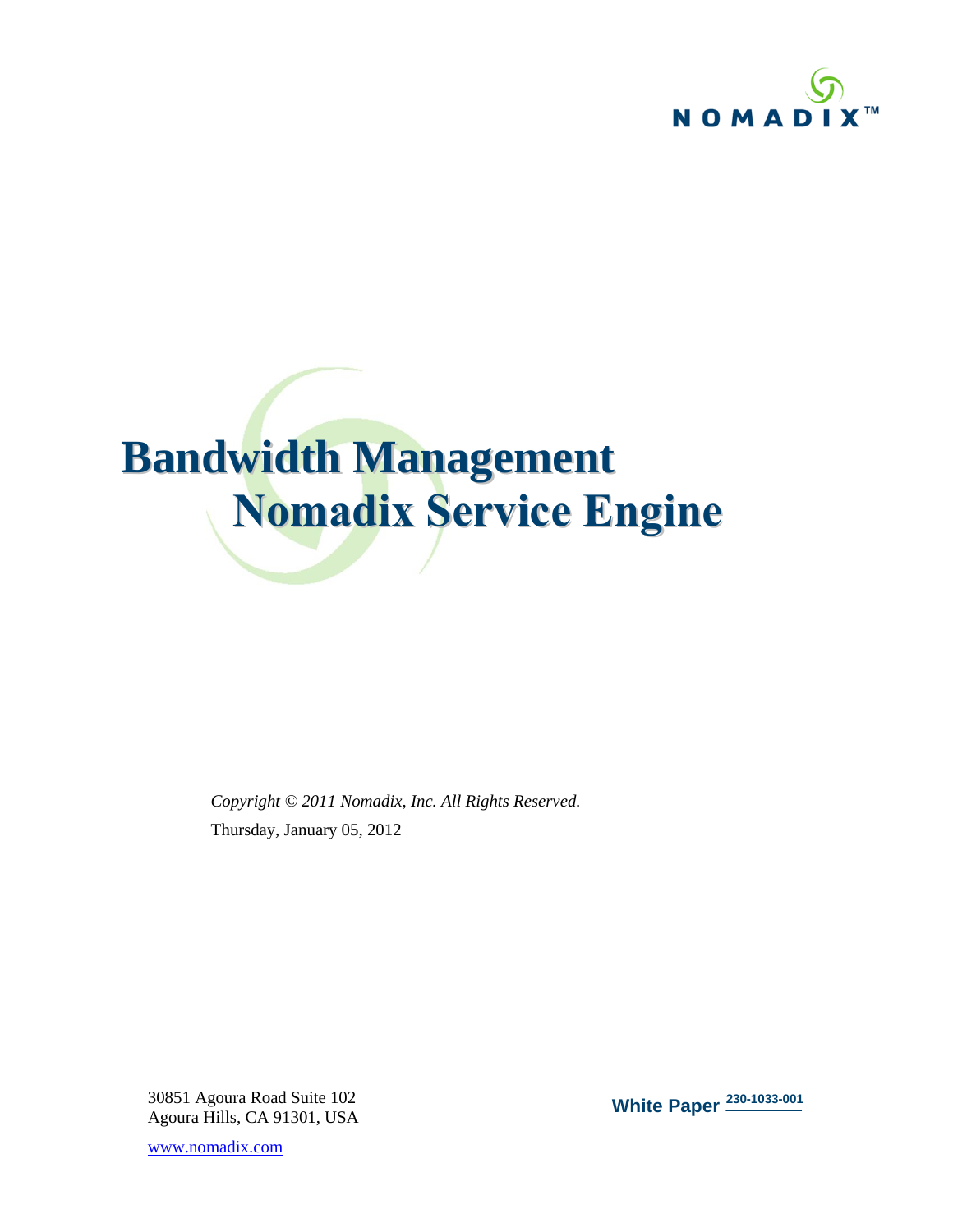#### **White Paper**

## **Introduction**

One of the most significant problems facing today's public access networks is the unlimited access model that was originally developed to preempt inevitable competitive pricing pressure. Unlike their dial-up forebears, connectivity in a broadband network is plagued by the unlimited connect time due to the "always-on" nature of the connection and the problems created by vastly increased bandwidth. These problems are magnified with the proliferation of Wireless Local Area Networks (WLANs) that run at slower speeds than traditional wired Ethernet.



Nomadix developed the Bandwidth Management feature for the Nomadix Service Engine (NSE) running on our family of Access Gateways to enable network administrators to deliver an equitable amount of bandwidth to their users while providing a mechanism to upsell service plans based on bandwidth rates.

### **Bandwidth Management**

When designing the Bandwidth Management feature, Nomadix aimed to give service providers and network administrators the ability to change their subscribers' bandwidths in real-time while ensuring that users receive an equitable share of available bandwidth. Additionally, service providers can automate the bandwidth provisioning process, allowing subscribers to change their